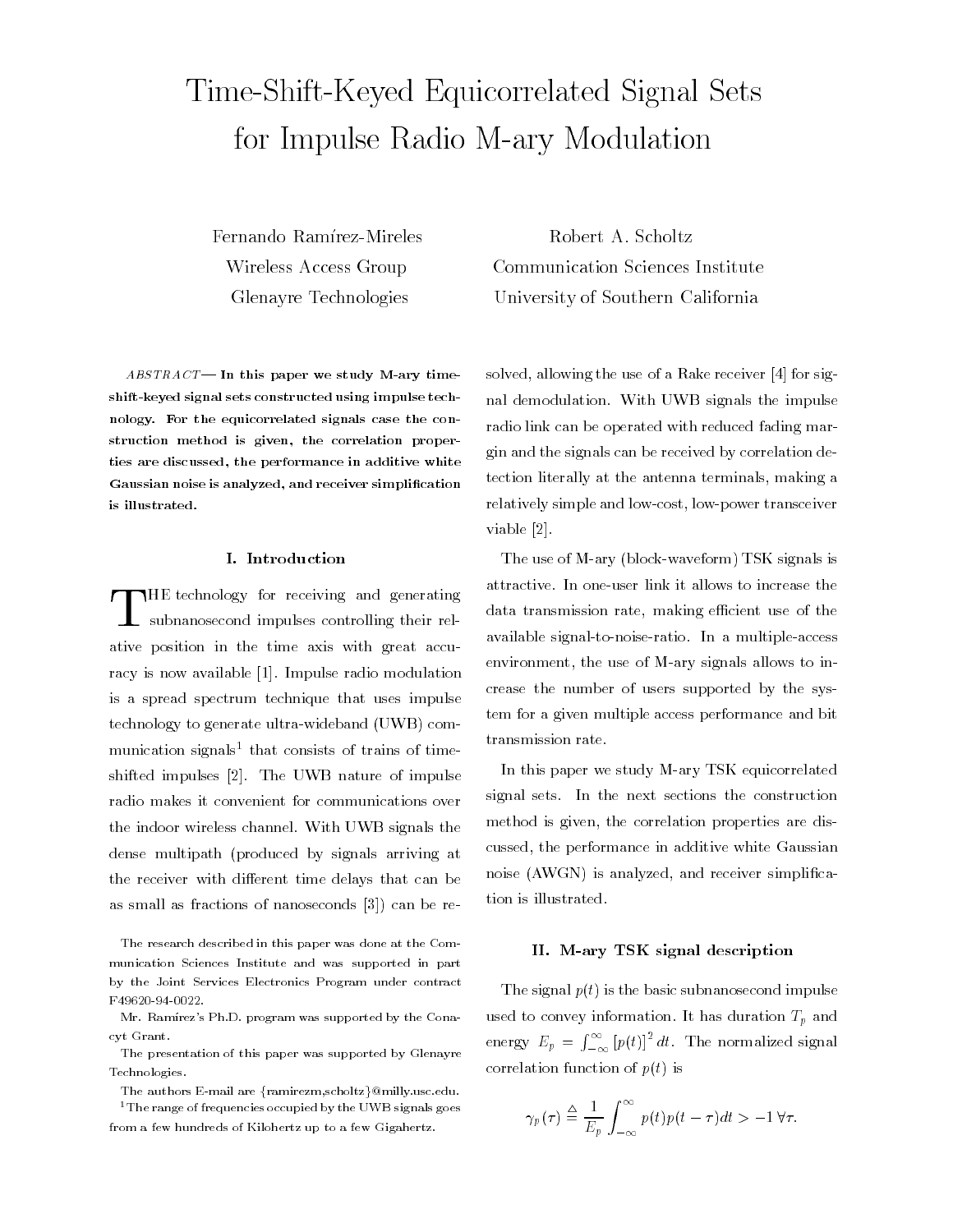The M-ary TSK signals studied in this paper consists of  $N_s$  time-shifted impulses

$$
\Psi_j(t) = \sum_{k=0}^{N_s-1} p(t - kT_f - \rho_j^k), \quad j = 1, 2, ..., M.
$$

Here  $\Psi_j(t)$  represents the  $j^+$  signal in an ensemble of M signals, each signal completely identied by the sequence of time shifts  $\{\rho_i^j; k=0,1,2,\ldots,N_s-1\}$ . The complete ensemble of signals  $\{\Psi_j(t)\}\$ can be represented by the <sup>M</sup> - Ns matrix

$$
\Delta = \begin{bmatrix} \rho_1^1 & \rho_1^2 & \cdots & \rho_1^k & \cdots & \rho_1^{N_s} \\ \rho_2^1 & \rho_2^2 & \cdots & \rho_2^k & \cdots & \rho_2^{N_s} \\ \vdots & \vdots & \ddots & \vdots & \vdots & \vdots \\ \rho_j^1 & \rho_j^2 & \cdots & \rho_j^m & \cdots & \rho_j^{N_s} \\ \vdots & \vdots & \vdots & \vdots & \ddots & \vdots \\ \rho_M^1 & \rho_M^2 & \cdots & \rho_M^k & \cdots & \rho_M^{N_s} \end{bmatrix},
$$

**Property** and the property of the property of the property of the property of the property of the property of the property of the property of the property of the property of the property of the property of the property of

where each row corresponds to the time shifts  $\{\rho_j^x\}$ ,  $\kappa = 0, 1, 2, \ldots, N_s - 1\}$  defining the  $j^{\ldots}$  signal. Each signal  $\Psi_j(t)$  has duration  $T_{\Psi} = N_s T_f$  and energy  $E_{\Psi} = \int_{-\infty}^{\infty} [\Psi_j(t)]^2 dt$ . In impulse radio, the impulse duration satisfies  $T_p \ll T_f$ , where  $T_f$  is the time shift value corresponding to the frame period; and the time shift corresponding to the data modulation is  $\rho_j \in \{ \tau_1 < \tau_2 < \ldots < \tau_N \}$ , with  $\tau_N < I_f = I_p$ to avoid shifted impulses to overlap between different frames. The complete set of normalized correlation values

$$
\beta_{ij} \triangleq \frac{1}{E_{\Psi}} \int_{-\infty}^{\infty} \Psi_i(t) \Psi_j(t) dt
$$

$$
= \frac{1}{N_s} \sum_{k=0}^{N_s - 1} \gamma_p (\rho_i^k - \rho_j^k),
$$

is given by the <sup>M</sup> - <sup>M</sup> symmetric non negative definite correlation matrix

$$
\begin{array}{rcl}\n\mathbf{A} & \mathbf{B} & \mathbf{B} \\
\mathbf{B} & \mathbf{B} & \mathbf{B} \\
\mathbf{B} & \mathbf{B} & \mathbf{B} \\
\mathbf{B} & \mathbf{B} & \mathbf{B} \\
\vdots & \vdots & \ddots & \vdots \\
\mathbf{B} & \mathbf{B} & \mathbf{B} \\
\mathbf{B} & \mathbf{B} & \mathbf{B} \\
\mathbf{B} & \mathbf{B} & \mathbf{B} \\
\mathbf{B} & \mathbf{B} & \mathbf{B} \\
\mathbf{B} & \mathbf{B} & \mathbf{B} \\
\mathbf{B} & \mathbf{B} & \mathbf{B} \\
\mathbf{B} & \mathbf{B} & \mathbf{B} \\
\mathbf{B} & \mathbf{B} & \mathbf{B} \\
\mathbf{B} & \mathbf{B} & \mathbf{B} \\
\mathbf{B} & \mathbf{B} & \mathbf{B} \\
\mathbf{B} & \mathbf{B} & \mathbf{B} \\
\mathbf{B} & \mathbf{B} & \mathbf{B} \\
\mathbf{B} & \mathbf{B} & \mathbf{B} \\
\mathbf{B} & \mathbf{B} & \mathbf{B} \\
\mathbf{B} & \mathbf{B} & \mathbf{B} \\
\mathbf{B} & \mathbf{B} & \mathbf{B} \\
\mathbf{B} & \mathbf{B} & \mathbf{B} \\
\mathbf{B} & \mathbf{B} & \mathbf{B} \\
\mathbf{B} & \mathbf{B} & \mathbf{B} \\
\mathbf{B} & \mathbf{B} & \mathbf{B} \\
\mathbf{B} & \mathbf{B} & \mathbf{B} \\
\mathbf{B} & \mathbf{B} & \mathbf{B} \\
\mathbf{B} & \mathbf{B} & \mathbf{B} \\
\mathbf{B} & \mathbf{B} & \mathbf{B} \\
\mathbf{B} & \mathbf{B} & \mathbf{B} \\
\mathbf{B} & \mathbf{B} & \mathbf{B} \\
\mathbf{B} & \mathbf{B} & \mathbf{B} \\
\mathbf{B} & \mathbf{B} & \mathbf{B} \\
\mathbf{B} & \mathbf{B} & \mathbf{B} \\
\mathbf{B} & \mathbf{B} & \mathbf{B} \\
\mathbf{B} & \mathbf{B} & \mathbf{B} \\
$$

The signals studied in this paper are equicorrelated (EC), i.e., the matrix of correlation values is

$$
A_{\text{B}} = \begin{bmatrix} 1 & \lambda & \dots & \lambda \\ \lambda & 1 & \dots & \lambda \\ \vdots & \vdots & \ddots & \vdots \\ \lambda & \lambda & \dots & 1 \end{bmatrix}_{M \times M}
$$

with  $-1$  <  $\lambda$  < 1. We are interested in M-ary TSK signal sets in which the basic structure of ,  $_{EC}$ does not depend on the shape of the impulse waveform  $p(t)$ . In the next section we describe different  $\blacksquare$ constructions that satisfy this requirement.

## III. M-ary TSK equicorrelated signal sets

Let <sup>H</sup> be an (Ns + 1) - (Ns + 1) cyclic Hadamard matrix, where the value of  $N_s$  satisfies one of the following three conditions [5]

- (a)  $N_s = 2^m 1$ ,  $m > 1$ , or (b)  $N_s = p$ , p a prime, or
- (c)  $N_s = p(p+2)$ , p and  $(p+2)$  form a twin prime,

We can generate EC signals  $\{\Psi_i(t)\}\$ for  $M \leq N_s$  by deleting the first column and the first row of  $H$ , and then use the  $\jmath^-$  row of this modified matrix  $H$  and the mapping  $(+1) \rightarrow \tau_2$  and  $(-1) \rightarrow \tau_1 = 0$  to produce the time shift pattern  $\{o_j^-, \kappa=0,1,2,\ldots,N_s=1\}$  $1$ } defining the  $j^{\ldots}$  signal. For example, if we use  $N_s = 2^m - 1$ ,  $m \ge 1$ , the j<sup>n</sup> row of H is the j<sup>n</sup> cyclic shift,  $j = 1, 2, ..., M$  of an m-sequence of length  $N_s$  [5]. Continuing this example, with  $M = 8$ and  $N_s = 2^m - 1$ ,  $m = 3$ , the following modified Hadamard matrix

$$
\hat{H} = \begin{bmatrix}\n-1 & -1 & -1 & +1 & -1 & +1 & +1 \\
+1 & -1 & -1 & -1 & +1 & -1 & +1 \\
+1 & +1 & -1 & -1 & -1 & +1 & -1 \\
-1 & +1 & +1 & -1 & -1 & -1 & +1 \\
+1 & -1 & +1 & +1 & -1 & -1 & -1 \\
-1 & +1 & -1 & +1 & +1 & -1 & -1 \\
-1 & -1 & +1 & -1 & +1 & +1 & -1\n\end{bmatrix}
$$

<sup>2</sup>The impulse shape of  $p(t)$  is not standard and depends on the device used to generate the signal.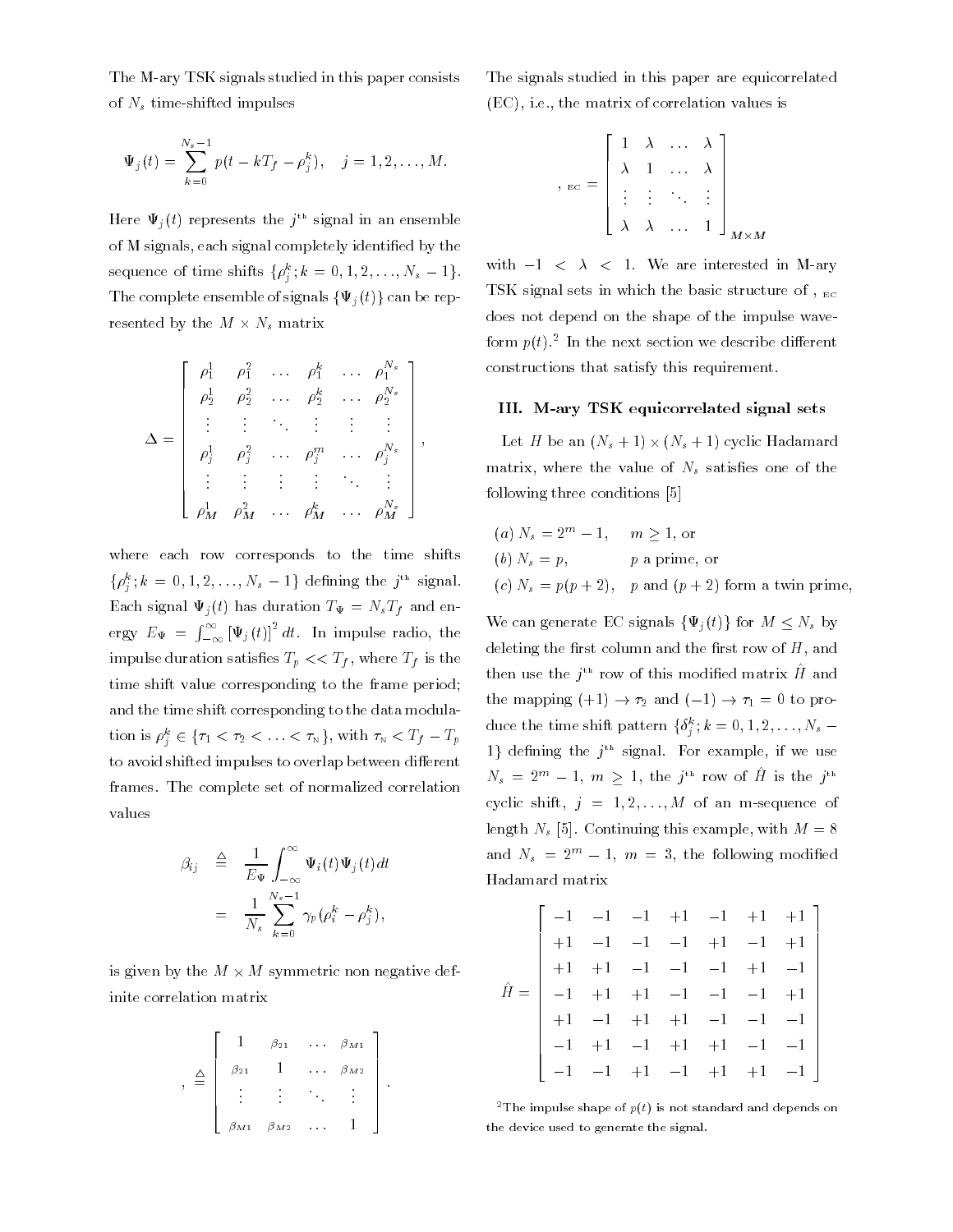results in the ensemble of signals represented by

|   |                | $\overline{0}$ |                                            |            | 0 $\tau_2$ 0 $\tau_2$ $\tau_2$<br>0 0 $\tau_2$ 0 $\tau_2$ |                |          |
|---|----------------|----------------|--------------------------------------------|------------|-----------------------------------------------------------|----------------|----------|
|   | T <sub>2</sub> | $\overline{0}$ |                                            |            |                                                           |                |          |
|   | T <sub>2</sub> | $\tau_2$       | $\tau_2$ 0 0<br>$\tau_2$ 0 0<br>$\tau_2$ 0 |            |                                                           | T <sub>2</sub> |          |
| Δ | 0              | $\tau_2$       |                                            |            |                                                           | 0              | $\tau_2$ |
|   | T <sub>2</sub> | $\overline{0}$ |                                            |            |                                                           | 0              |          |
|   | 0              | $\tau_2$       | $\overline{0}$                             | $\tau_2$   | $\tau_2$                                                  |                |          |
|   |                | $\overline{0}$ |                                            | $\tau_2=0$ | $\tau_2$                                                  | $\tau_2$       |          |

If in  $\hat{H}$  we use the mapping  $(+1) \rightarrow (+1)$  and  $(-1) \rightarrow (0)$ , then the matrix

$$
\tilde{H} = \begin{bmatrix}\nb_1^1 & b_1^2 & b_1^3 & b_1^4 & b_1^5 & b_1^1 & b_1^1 \\
b_2^1 & b_2^2 & b_2^3 & b_2^4 & b_2^5 & b_2^6 & b_2^7 \\
b_3^1 & b_3^2 & b_3^3 & b_3^4 & b_3^5 & b_3^6 & b_3^7 \\
b_4^1 & b_4^2 & b_4^3 & b_4^4 & b_4^5 & b_4^6 & b_4^7 \\
b_5^1 & b_5^2 & b_5^3 & b_5^4 & b_5^5 & b_5^6 & b_5^7 \\
b_6^1 & b_6^2 & b_6^3 & b_6^4 & b_6^5 & b_6^6 & b_6^7 \\
b_7^1 & b_7^2 & b_7^3 & b_7^4 & b_7^5 & b_7^6 & b_7^7\n\end{bmatrix}
$$
\n
$$
= \begin{bmatrix}\n0 & 0 & 0 & 1 & 0 & 1 & 1 \\
0 & 1 & 1 & 0 & 0 & 0 & 1 \\
1 & 1 & 0 & 0 & 0 & 1 & 0 \\
0 & 1 & 1 & 0 & 0 & 0 & 1 \\
1 & 0 & 1 & 1 & 0 & 0 & 0 \\
0 & 1 & 0 & 1 & 1 & 0 & 0 \\
0 & 0 & 1 & 0 & 1 & 1 & 0\n\end{bmatrix}
$$

provides an alternate way to represent the set of signals  $\Delta_{EC}$  as follows

$$
\Delta_{EC} = \tau_2 \times \left| \begin{array}{cccccc} b_1^1 & b_1^2 & b_1^3 & b_1^4 & b_1^5 & b_1^1 & b_1^1 \\ b_2^1 & b_2^2 & b_2^3 & b_2^4 & b_2^5 & b_2^6 & b_2^7 \\ b_3^1 & b_3^2 & b_3^3 & b_3^4 & b_3^5 & b_3^6 & b_3^7 \\ b_4^1 & b_4^2 & b_4^3 & b_4^4 & b_4^5 & b_4^6 & b_4^7 \\ b_5^1 & b_5^2 & b_5^3 & b_5^4 & b_5^5 & b_5^6 & b_5^7 \\ b_6^1 & b_6^2 & b_6^3 & b_6^4 & b_6^5 & b_6^6 & b_6^7 \\ b_7^1 & b_7^2 & b_7^3 & b_7^4 & b_7^5 & b_7^6 & b_7^7 \end{array} \right|,
$$

i.e, the j<sup>--</sup> row  $\{v_j^*, \kappa = 0, 1, 2, ..., N_s - 1\}$  of  $\pi$  is an equivalent representation of the time shift pattern  $\{\rho_i = \rho_i \tau_2; \kappa = 0, 1, 2, \ldots, N_s - 1\}$  defining the j<sup>-1</sup> signal. Hence, the TSK EC signals can be written

$$
\Psi_j(t) = \sum_{k=0}^{N_s - 1} p(t - kTf - b_j^k \tau_2), \quad i = 1, 2, ..., M.
$$
\n(1)

For the EC PPM signals in (1) the correlation matrix is given by,  $_{EC}$  in with

$$
\lambda = \frac{\frac{N_s - 1}{2} \gamma_w(0) + \frac{N_s + 1}{2} \gamma_w(\tau_2)}{N_s}.
$$
\n(2)

Notice that for  $N_s \gg 1$ 

$$
\lambda \approx \frac{1+\gamma_w(\tau_2)}{2}.
$$
 (3)

# A. Selection of  $\tau_2$

The signal design in (1) depends on  $p(t)$  and  $\tau_2$ . From (3) we can see that by using  $\tau_2 = \tau_{\min}$  the minimum value of  $\lambda$  is

$$
\lambda_{\min} \triangleq \frac{\frac{N_s - 1}{2} \gamma_w(0) + \frac{N_s + 1}{2} \gamma_{\min}}{N_s}
$$
\n
$$
\approx \frac{1 + \gamma_{\min}}{2} \text{ for } N_s >> 1. \tag{4}
$$

The actual value of  $\gamma_{\rm min}$  depends on the particular impulse  $p(t)$  used in the IR communication link. Figure 1 plots  $\lambda_{\min}$  versus  $N_s$  for different hypothetical values of  $\gamma_{\min}$ . Note that  $\lambda_{\min} \leq 0$  only for  $N_s \leq \frac{m_{\text{min}}}{1+\gamma_{\text{min}}}$ , and that for  $N_s >> 1$  the  $\lambda_{\text{min}}$  value is strictly positive.

# IV. Performance in AWGN

The symbol error probability for EC signals is [7]

$$
P_e = 1 - \int_{-\infty}^{\infty} \left[ 1 - Q \left( \xi + \sqrt{\frac{2E_{\Psi}(1-\lambda)}{N_o}} \right) \right]^{M-1}
$$

$$
\frac{\exp(-\xi^2/2)}{\sqrt{2\pi}} d\xi.
$$

The bit error probability is simply

$$
P_b = \frac{1}{2} \frac{M}{M-1} P_e.
$$

## A. Example

72 September 2002

**Property** and the property of the property of the property of the property of the property of the property of the property of the property of the property of the property of the property of the property of the property of

In this example we calculate the error probability in AWGN for the equicorrelated signals with  $\lambda_{\min}$ given in (4). In IR modulation, the UWB received pulse  $p(t)$  can be modeled by

$$
p(t) = \left[1 - 4\pi \left[\frac{t}{t_n}\right]^2\right] \exp\left(-2\pi \left[\frac{t}{t_n}\right]^2\right),\tag{5}
$$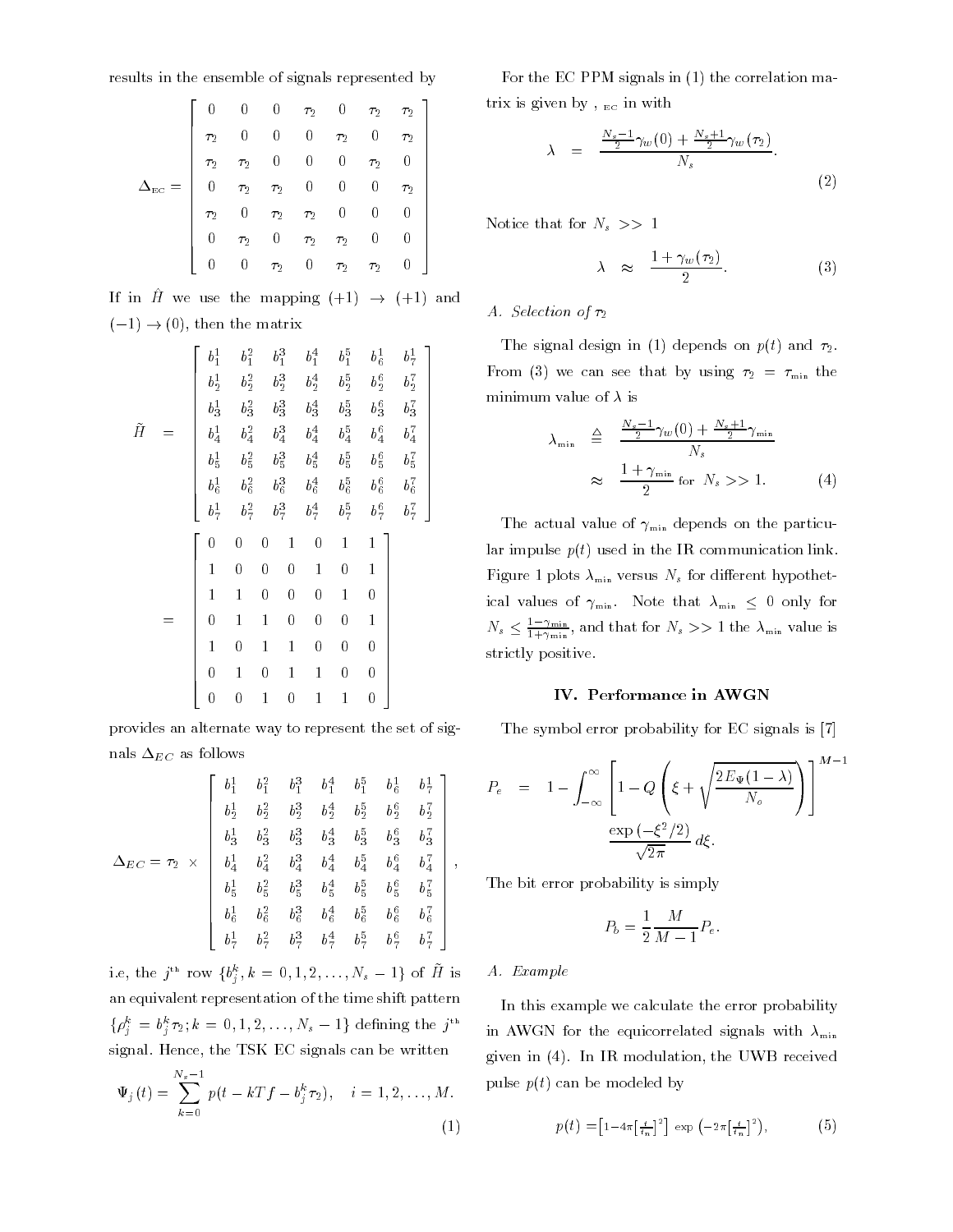

Fig. 1. The value of  $\lambda_{\min}$  versus  $N_s$  for different values of  $\gamma_{\min}$ .

where the value  $t_n = 0.4472$  ns was used to fit the model  $p(t)$  to an impulse  $p_m(t)$  measured in a particular radio link. The signal correlation function corresponding to  $p(t)$  is

$$
\gamma_p(\tau) = \left[1 - 4\pi \left[\frac{\tau}{t_n}\right]^2 + \frac{4\pi^2}{3} \left[\frac{\tau}{t_n}\right]^4\right] \exp\left(-\pi \left[\frac{\tau}{t_n}\right]^2\right).
$$

In this case  $\tau_{\min} = 0.2419$  ns and  $\gamma_{\min} = -0.6183$ . Both  $p(t-\frac{1}{2})$  and  $\gamma_p(\tau)$  are shown in figure 2. Figure 3 shows the spectrum of the impulse  $p(t)$ . The bandwidth of the impulse is in excess of 1 Gigahertz.

Figure 4 shows  $P_b$  for  $M = 8$  and  $N_s \implies 1$ , calculated using the impulse in (5) and  $\lambda = \lambda_{\min}$ .

#### V. Receiver simplification

To detect the received signal we need to correlate this signal with  $M$  reference signals. For large  $M$  this can result in a receiver of considerable complexity. We can take advantage of the structure of the TSK signals to simplify the construction of the receiver.

Let  $x(t) = \Psi_i(t) + n(t)$ , where  $\Psi_i(t)$  is one of the TSK signals in (1) and  $n(t)$  is AWGN. In the receiver, each of the  $M$  channel correlation output can be written

$$
y_j = \int_0^{N_s T_f} x(t) \Psi_j(t) dt
$$



Fig. 2. (a) The impulse  $p(t-\frac{1}{2})$  as a function of time t. (b) The signal autocorrelation  $\gamma_p(\tau)$  as a function of time shift  $\tau.$ 

$$
= \sum_{k=0}^{N_s-1} \int_{kT_f}^{(k+1)T_f} x(t) p(t - kT_f - \rho_j^k) dt.
$$

**Property** and *Property* and *Property* 

For the EC signals  $(1)$ ,  $y_j$  can be written

$$
y_j = \sum_{k=0}^{N_s-1} \left[ (b_j^k - 1) z_1(k) + b_j^k z_2(k) \right],
$$

where

$$
z_m(k) \stackrel{\triangle}{=} \int_{kT_f}^{kT_f + T_p + \tau_2} x(t) p(t - kT_f - \tau_m) dt, \quad m = 1, 2.
$$

From the expression for  $y_j$ ,  $j = 1, 2, ..., M$ , it is clear that the receiver needs only 2 correlators and